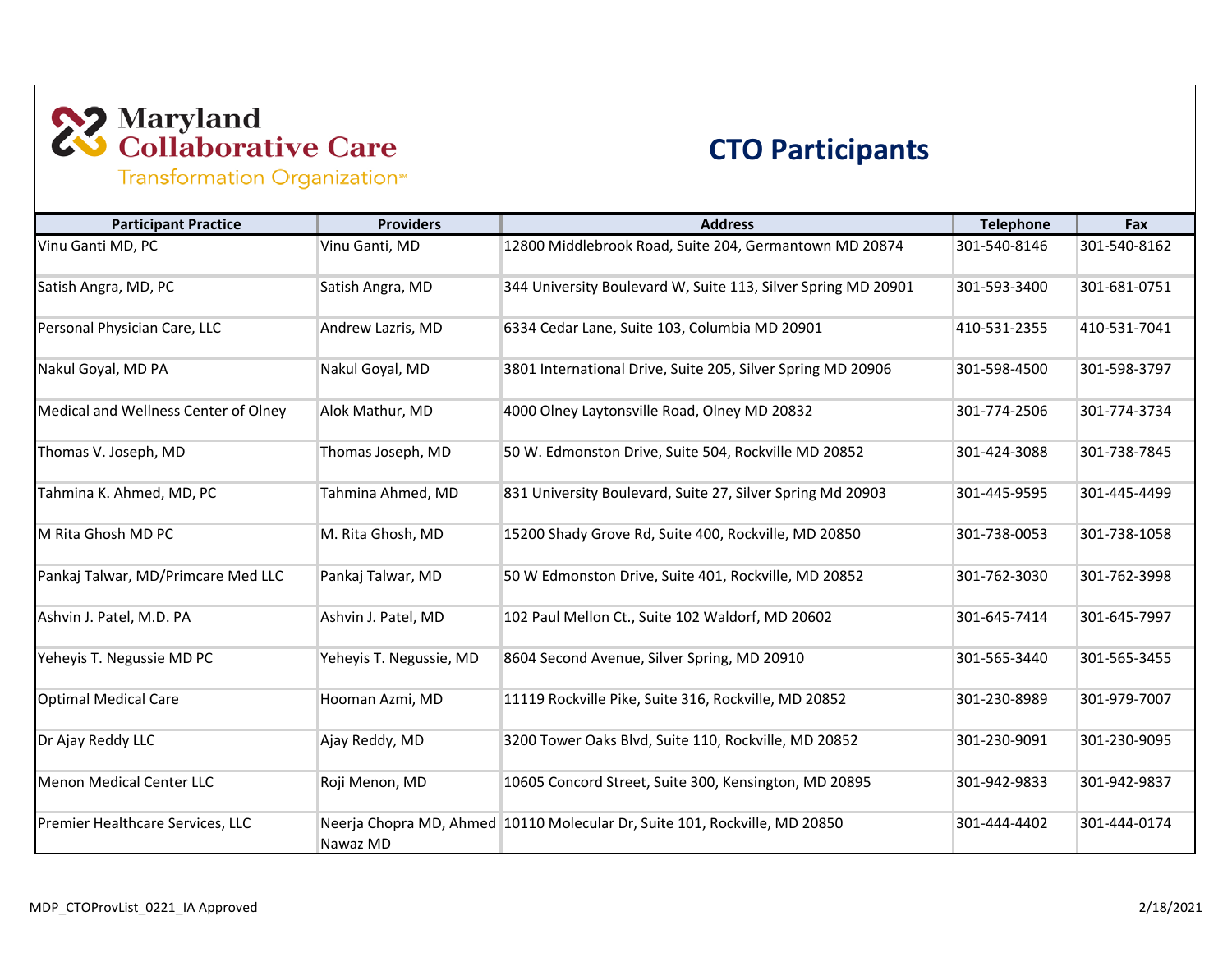## 22 Maryland<br>23 Collaborative Care

#### **CTO Participants**

Transformation Organization<sup>®</sup>

| <b>Participant Practice</b>                                 | <b>Providers</b>                              | <b>Address</b>                                                   | <b>Telephone</b> | Fax          |
|-------------------------------------------------------------|-----------------------------------------------|------------------------------------------------------------------|------------------|--------------|
| Suresh K Gupta MD PA                                        | Suresh K Gupta, MD                            | 9801 Georgia Avenue, Suite 220, Silver Spring, MD 20902          | 301-681-5922     | 301-681-1056 |
| Praveen K Gupta, M.D., L.L.C.                               | Praveen K Gupta, MD                           | 50 W Edmonston Dr, Suite 202, Rockville, MD 20850                | 301-762-0788     | 410-531-7041 |
| Mohammad A Khalid M.D. PC                                   | Mohammad A Khalid MD                          | 2730 University Blvd. West, Suite 1000, Wheaton, MD 20902        | 301-933-3100     | 301-942-0532 |
| Omni Health Management Group                                | Adora Otiji, MD                               | 20 Watkins Park Drive, Upper Marlboro, MD 20774                  | 301-350-8500     | 301-350-8503 |
| <b>Opal Medical Group</b>                                   | Mohammad Waseem MD,<br>Farid Murshed, MD      | 1126 Opal Court, Hagerstown, MD 21740                            | 240-420-2666     | 240-420-0951 |
| <b>Primary and Alternative Medicine Center</b><br><b>PA</b> | Jean Welch, MD                                | 12162 Tech Road, Silver Spring, MD 20904                         | 301-681-4860     | 301-681-1056 |
| Shahid Mahmood Family Practice                              | Shahid Mahmood, MD                            | 1124 Opal Court, Hagerstown, MD 21740                            | 301-733-4496     | 301-733-0963 |
| Mikhail Gendel Family Practice, LLC                         | Mikhail Gendel, MD                            | 16220 Frederick Road, Suite 200, Gaithersburg, MD 20877          | 301-519-2650     | 301-519-0159 |
| Eveit E. Gobrial, MD, LLC                                   | Eveit E. Gobrial, MD                          | 2 Rolling Cross Road, Suite 56, Catonsville, MD 21228            | 410-747-4272     | 410-747-4918 |
| Parkway Medical Association                                 | Kunmi Majekodunmi, MD<br>Adetola Adetunji, NP | 1600 Crain Hwy S, 201, Glen Burnie, MD 21061                     | 410-760-0098     | 410-761-9131 |
| Shyamsundar Rajan, MD, PC                                   | Shyamsundar Rajan, MD                         | 9801 Georgia Ave, 117, Silver Spring, MD 20902                   | 301-439-9599     | 301-439-0331 |
| Allegheny Medical, LLC                                      | Siddiqui, MD                                  | Shahab Siddiqui, MD Noor 324 E Antietam St, Hagerstown, MD 21740 | 301-791-2510     | 301-739-7798 |
| Felix Sokolsky, MD Internal Medicine, PC                    | Felix Sokolsky, MD                            | 11125 Rockville Pike, 203, Rockville, MD 20852                   | 301-468-3898     | 301-468-3585 |
| Rodolfo E Fernandez, MD, PA                                 | Rodolfo E Fernandez, MD                       | 724 Maiden Choice Ln, 202, Catonsville, MD 21228                 | 410-747-6080     | 410-747-3495 |